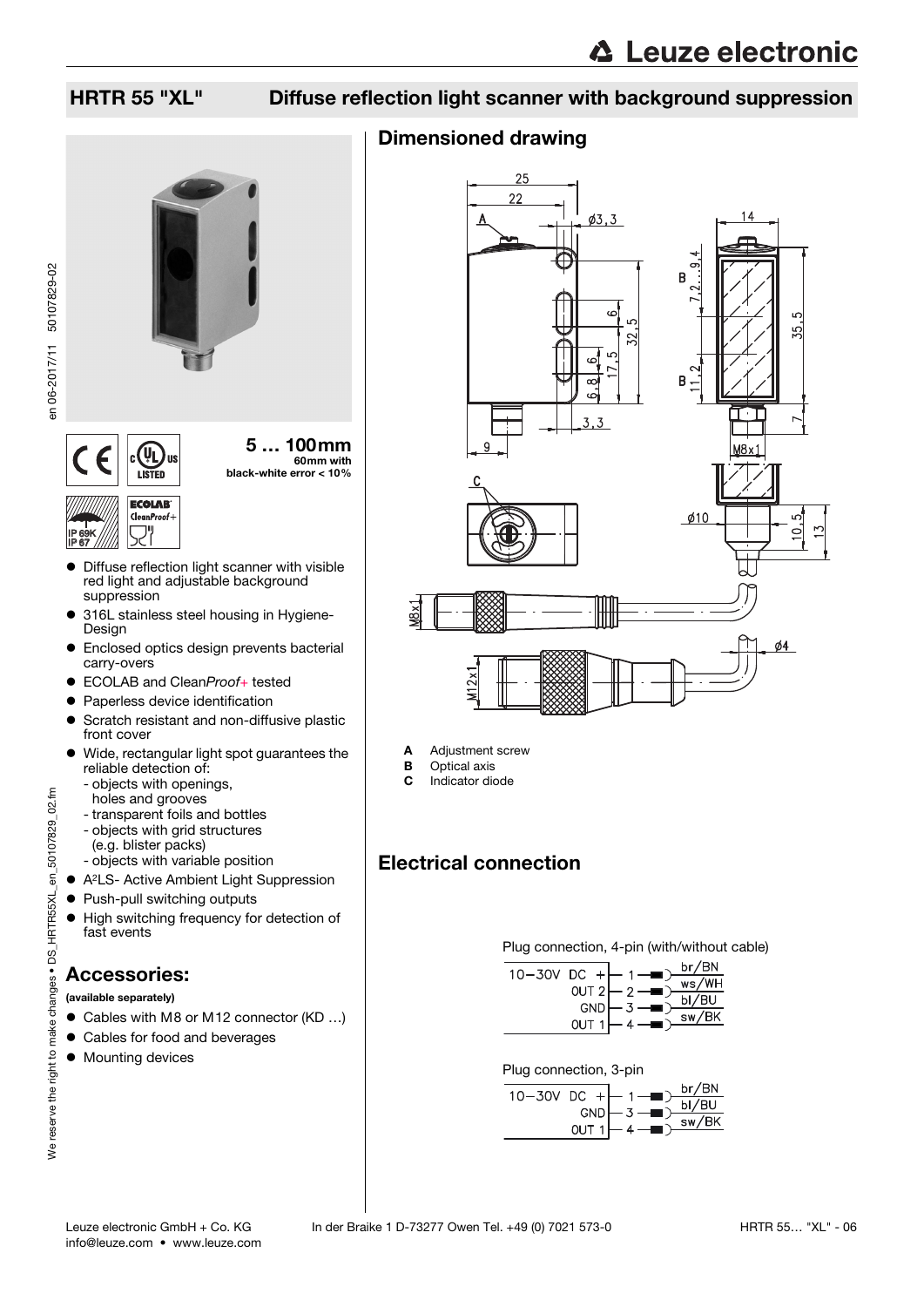# **△ Leuze electronic**

Tables

## HRTR 55 "XL"

1 5 100 2 5 90

## **Specifications**

#### Optical data

Typ. scanning range limit <sup>1)</sup> Scanning range<sup>2)</sup> Adjustment range<br>Light spot Light source <sup>3)</sup><br>Wavelength

### Timing

Switching frequency 1000Hz<br>
Besponse time 10.5ms Response time<br>Delay before start-up

#### Electrical data

Operating voltage  $U_B$ <sup>4)</sup><br>Besidual ripple Open-circuit current  $\leq 15 \text{ mA}$ <br>Switching output  $\therefore$  /66 <sup>5</sup>/8 push-position of the system of the system of the system of the system of the system of the system of the system of the system of the system of the system Switching output

Signal voltage high/low<br>Output current Current current max. 100mA<br>
Signal voltage high/low<br>
Output current max. 100mA<br>
Scanning range adjustable via 8

### Indicators

Green LED ready

**Mechanical data**<br>Housing<br>Housing design Housing roughness <sup>6)</sup><br>Connector

### Environmental data

Ambient temp. (operation/storage) 7) Protective circuit 8) VDE safety class 9) Protection class IP 67, IP 69K 10) Environmentally tested acc. to ECOLAB, CleanProof+<br>Light source exempt group (in acc. in Standards applied<br>Certifications Certifications UL 508, C22.2 No.14-13 4) 7) 11)

5 … 100mm see tables<br>20 ... 100mm approx.  $3 \times 40$ mm<sup>2</sup> at 50mm LED (modulated light) 620nm (visible red light)

 $\leq$  300ms (acc. to. IEC 60947-5-2)

Operating voltage U<sub>B</sub> <sup>4)</sup>  $10... 30 \text{VDC}$  (incl. residual ripple)<br>Residual ripple  $\leq 15\%$  of U<sub>B</sub> 2 push-pull switching outputs pin 2: PNP dark switching, NPN light switching pin 4: PNP light switching, NPN dark switching …/22 2 NPN switching outputs, complementary …/44 2 PNP switching outputs, complementary …/6 5) 1 push-pull switching output pin 4: PNP light switching, NPN dark switching Function characteristics light/dark switching

nium recenture adjustable via 8-turn potentiometer

object detected - reflection

AISI 316L stainless steel, DIN X2CrNiMo17132, W.No1.4404 WASH-DOWN-Design  $Ra \leq 2.5$ Connector AISI 316L stainless steel, DIN X2CrNiMo17132, W.No1.4404 Optics cover coated plastic (PMMA), scratch resistant and non-diffusive Operation plastic (TPV - PE), non-diffusive Weight with M8 connector: 40g with 200mm cable and M12 connector: 60g with 5000mm cable: 110g Connection type M8 connector, 4-pin, 0.2m cable with M12 connector, 4-pin, 5m cable, 4 x 0.20mm²

-30°C … +70°C/-30°C … +70°C 2, 3 L, U<br>III<br>IP 67, IP 69K <sup>10)</sup> Light source exempt group (in acc. with EN 62471) Chemical resistance tested in accordance with ECOLAB and CleanProof+ (see remarks)

- 1) Typ. scan. range limit: max. achievable scanning range for light objects (white 90%)
- 2) Scanning range: recommended scanning range for objects with different diffuse reflection<br>3) Average life expectancy 100.000h at an ambient temperature of 25 °C
- 3) Average life expectancy 100,000h at an ambient temperature of 25 °C<br>4) For UI applications: for use in class 2 circuits according to NEC only
- 4) For UL applications: for use in class 2 circuits according to NEC only<br>5) The push-pull switching outputs must not be connected in parallel

6) Typical value for the stainless steel housing

- 5) The push-pull switching outputs must not be connected in parallel<br>6) Typical value for the stainless steel housing<br>7) UL certification for a temperature range of -30 $^{\circ}$ C to +55 $^{\circ}$ C.
- 7) UL certification for a temperature range of -30°C to +55°C, operating temperatures of +70°C permissible only briefly (≤ 15min)
- 8) 2=polarity reversal protection, 3=short-circuit protection for all transistor outputs<br>9) Bating voltage 50V
- Rating voltage 50V

10)Only in combination with M12 connector

11)These proximity switches shall be used with UL Listed Cable assemblies rated 30V, 0.24A min, in the field installation

#### **UL REQUIREMENTS**

## Enclosure Type Rating: Type 1 **For Use in NFPA 79 Applications only.**

Adapters providing field wiring means are available from the manufacturer. Refer to manufacturers information. **CAUTION** – the use of controls or adjustments or performance of procedures other than those specified herein may result in hazardous radiation exposure.

**ATTENTION !** Si d'autres dispositifs d'alignement que ceux préconisés ici sont utilisés ou s'il est procédé autrement qu'indiqué, cela peut entraîner une exposition à des rayonnements et un danger pour les personnes.



## Remarks

**Operate in accordance with intended use!**

- $\&$  This product is not a safety sensor and is not intended as personnel protection.
- $\&$  The product may only be put into operation by competent persons. Only use the product in accor-
- dance with the intended use.
- A list of tested chemicals can be found in the first part of the product description.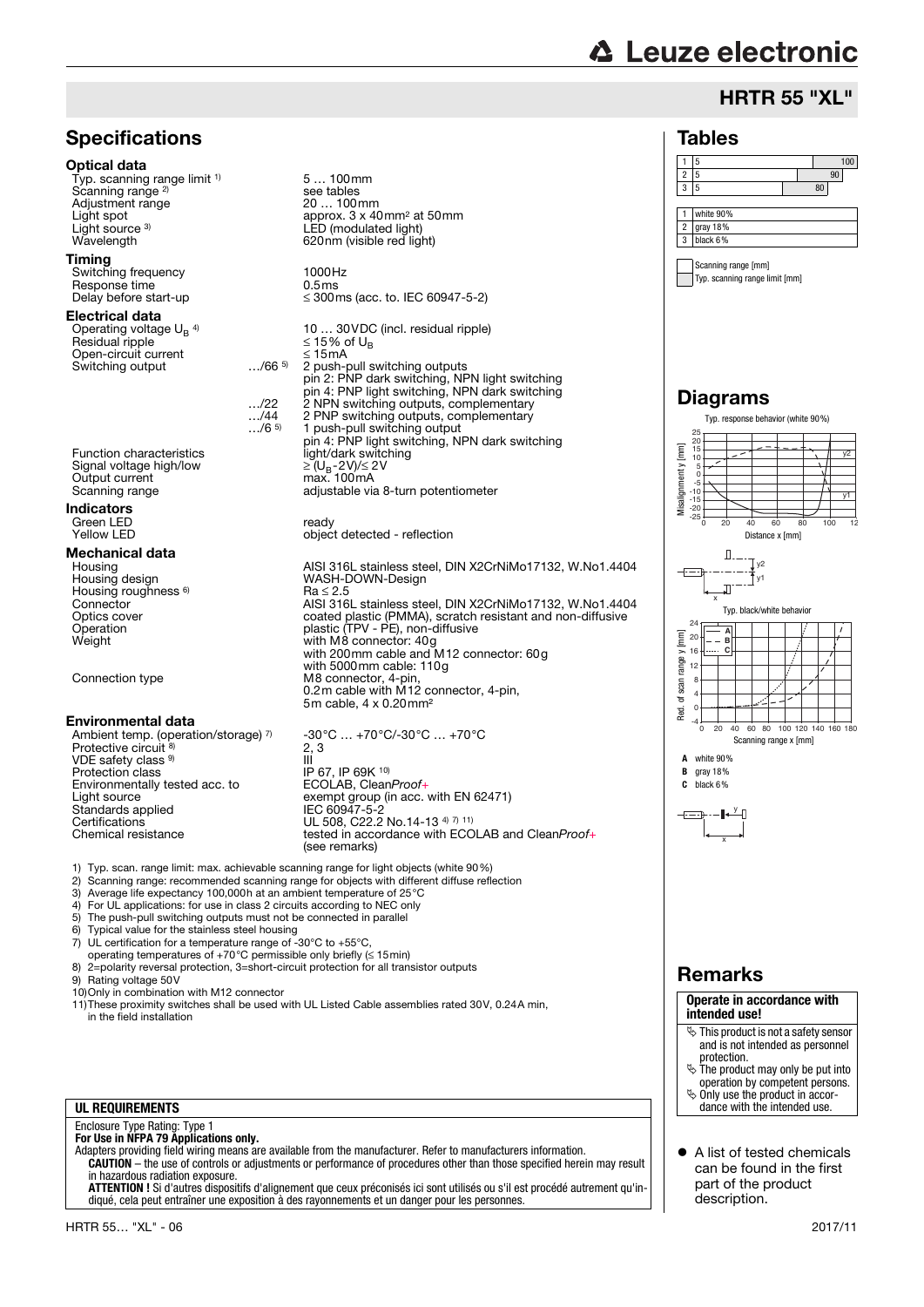## HRTR 55 "XL" Diffuse reflection light scanner with background suppression

## Order guide

| <b>Selection table</b>    |                                                   |                          |                                                |                                                |                                                |                                              |                                               | ີ<br><u>দৃ</u>                                |
|---------------------------|---------------------------------------------------|--------------------------|------------------------------------------------|------------------------------------------------|------------------------------------------------|----------------------------------------------|-----------------------------------------------|-----------------------------------------------|
| Equipment $\blacklozenge$ |                                                   | Order code $\rightarrow$ | <b>HRTR 55/44-XL,5000</b><br>Part No. 50116828 | <b>HRTR 55/22-XL,5000</b><br>Part No. 50117199 | <b>HRTR 55/66-XL,5000</b><br>Part No. 50114070 | <b>HRTR 55/66-XL-S8</b><br>Part No. 50107496 | <b>HRTR 55/6-XL-S8.3</b><br>Part No. 50107497 | <b>HRTR 55/66-XL,200</b><br>Part No. 50107498 |
| Switching output          | 2 x PNP output, complementary                     |                          |                                                |                                                |                                                |                                              |                                               |                                               |
|                           | 2 x NPN output, complementary                     |                          |                                                |                                                |                                                |                                              |                                               |                                               |
|                           | 2 x Push-pull switching output                    |                          |                                                |                                                |                                                |                                              |                                               |                                               |
|                           | 1 x Push-pull switching output                    |                          |                                                |                                                |                                                |                                              |                                               |                                               |
| Switching function        | PNP light switching and NPN dark switching output |                          |                                                |                                                | $\bullet$                                      |                                              |                                               |                                               |
|                           | PNP dark switching and NPN light switching output |                          |                                                |                                                |                                                |                                              |                                               |                                               |
| Connection                | M8 connector, metal, 4-pin                        |                          |                                                |                                                |                                                |                                              |                                               |                                               |
|                           | M8 connector, metal, 3-pin                        |                          |                                                |                                                |                                                |                                              | $\bullet$                                     |                                               |
|                           | 200 mm cable with M12 connector, 4-pin            |                          |                                                |                                                |                                                |                                              |                                               |                                               |
|                           | 5000mm cable, 4-pin                               |                          |                                                |                                                |                                                |                                              |                                               |                                               |
| <b>Indicators</b>         | Green LED: ready                                  |                          |                                                |                                                |                                                |                                              |                                               |                                               |
|                           | Gellow LED: switching output                      |                          |                                                |                                                |                                                |                                              |                                               |                                               |

## Application notes



- For glossy surfaces (e.g. metals), the light beam should not be incident on the object surface at a right angle. A slight inclination is sufficient for preventing undesired direct reflections. This may result in a reduction in the scanning range.
- Objects should only be moved in laterally from the right or left. Moving in objects from the connector side or operating side is to be avoided.
- Outside of the scanning range, the sensor operates as an energetic diffuse reflection light scanner. Light objects can still be reliably detected up to the scanning range limit.
- The sensors are equipped with effective measures for the maximum avoidance of mutual interference should they be mounted opposite one another. Opposite mounting of multiple sensors of the same type should, however, absolutely be avoided.